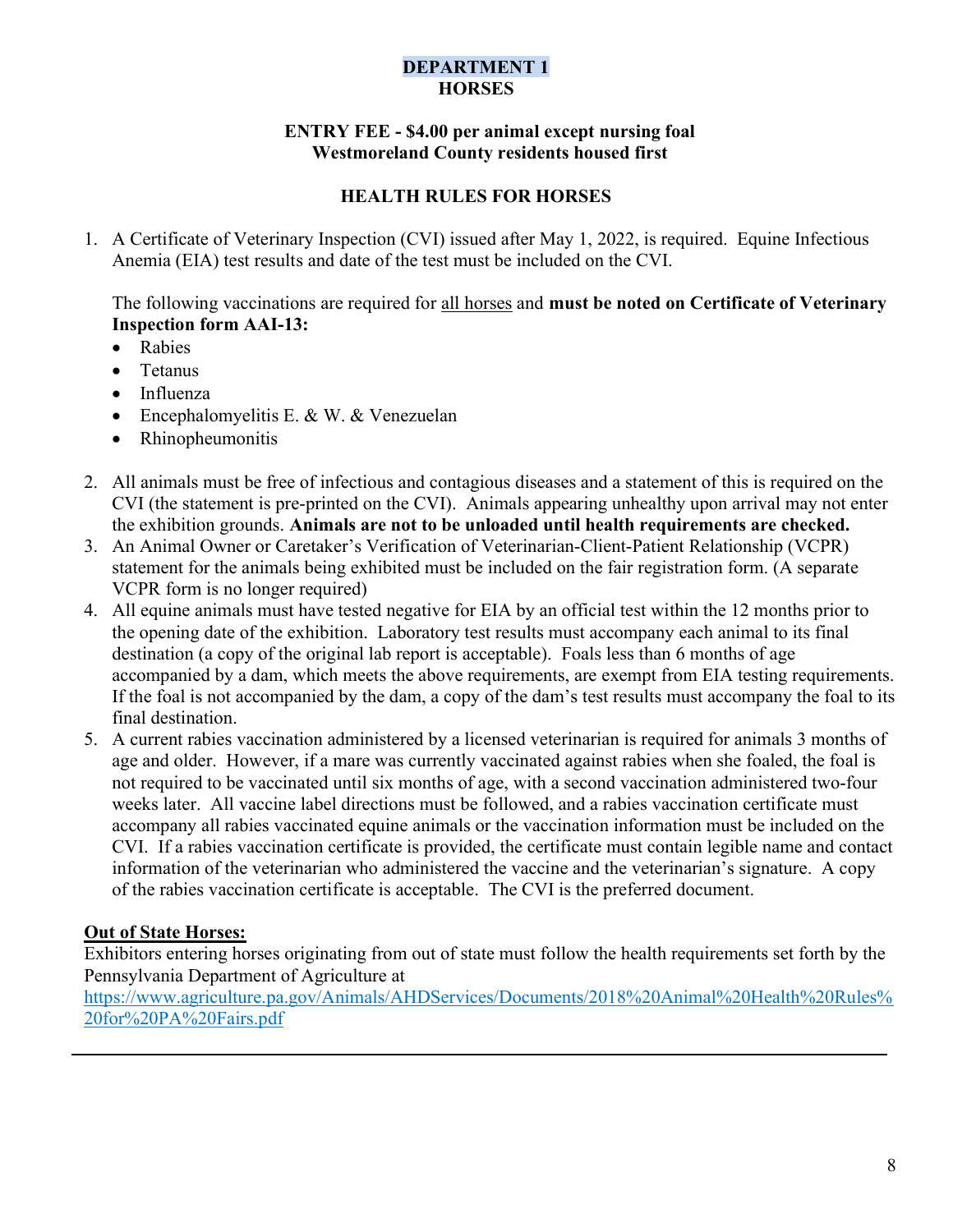#### The following rules apply to all Equine:

- 1. No horse or team of horses shall be entitled to a premium unless serviceably sound.
- 2. Exhibitors may be limited depending on space availability.
- 3. Horses entered as matched pairs must be owned by one person or firm.
- 4. Animals or combinations of animals owned by one exhibitor may be entered in the classes below.
- 5. No grade stallions shall be accepted for entry.
- 6. All animals entered must compete and be shown in the correct class.
- 7. Stall arrangements for the week will be determined on availability. If you would like your horse to stay for the entire week, please make a note on your entry form.
- 8. Ages to be reckoned as of August 1.
- 9. All entries in Section M must show registration papers.
- 10. All entries subject to veterinarian examination. Animals considered unhealthy by examining veterinarian will be excused from the grounds immediately.
- 11. All horses are to remain in their stalls after 4pm unless participating in a show

12. All livestock exhibitors are responsible for their own bedding.

13. Classifications and premiums are to apply to each of the following breeds:

| <b>SECTION</b> | <b>BREED</b>                                  |
|----------------|-----------------------------------------------|
|                | <b>Halflinger</b>                             |
| B              | <b>Draft Cross -to include any cross bred</b> |
|                | horse with some degree of draft breeding      |
| C              | <b>Heavy Draft</b>                            |
| D              | <b>Light Draft</b>                            |

#### DEPARTMENT 1 DRAFT HORSES

Example Entry: Dept. 1, Section A, Class 3: Horse, Halflinger, Mare (under 2)

| <b>CLASS</b> | <b>DESCRIPTIONS</b><br><b>AWARD</b> | 1 <sub>ST</sub> | 2 <sup>ND</sup> | 3RD  |
|--------------|-------------------------------------|-----------------|-----------------|------|
| 1.           | Mare, (6 years and older)           | \$27            | \$24            | \$21 |
| 2.           | Mare, $(2-5$ years)                 | \$27            | \$24            | \$21 |
| 3.           | Mare, (under 2 years)               | \$27            | \$24            | \$21 |
|              | <b>Champion Mare</b>                | Rosette         |                 |      |
|              | <b>Reserve Champion Mare</b>        | Rosette         |                 |      |
| 4.           | Gelding, (6 years and older)        | \$27            | \$24            | \$21 |
| 5.           | Gelding, $((2-5 \text{ years})$     | \$27            | \$24            | \$21 |
| 6.           | Gelding, (under 2 years)            | \$27            | \$24            | \$21 |
|              | <b>Champion Gelding</b>             | Rosette         |                 |      |
|              | <b>Reserve Champion Gelding</b>     | Rosette         |                 |      |
| 9.           | Walk Trot (Draft Horse)             | \$25            | \$20            | \$15 |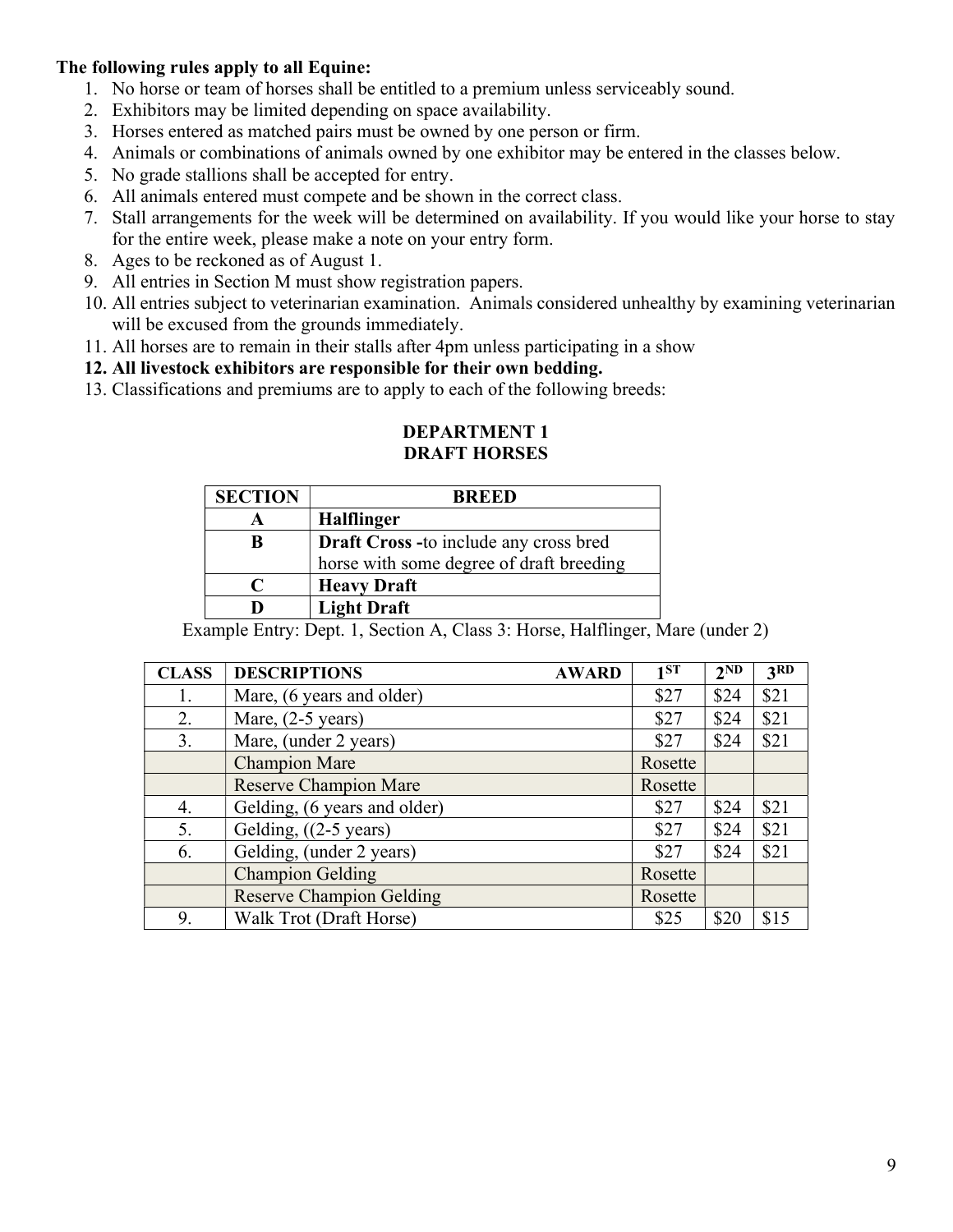#### DEPARTMENT 1 SECTION F DRAFT HORSE TEAMS

# Each exhibitor is limited to one entry per class.

|              | Only one family or one farm unit may hitch in combination. |               |                 |                 |                 |      |  |
|--------------|------------------------------------------------------------|---------------|-----------------|-----------------|-----------------|------|--|
| <b>CLASS</b> | <b>DESCRIPTIONS</b>                                        | <b>AWARDS</b> | 1 <sup>st</sup> | 2 <sub>nd</sub> | 3 <sup>rd</sup> | 4th  |  |
| 1.           | <b>Best Matched Team in Harness</b>                        |               | \$48            | \$42            | \$34            | \$27 |  |
| 3.           | Single Hitch (Men's)                                       |               | \$32            | \$27            | \$24            | \$21 |  |
| 4.           | Ladies Hitch (1 Horse)                                     |               | \$32            | \$27            | \$24            | \$21 |  |
| 5.           | Youth Driving Single Hitch (18 yr. and under)              |               | \$32            | \$27            | \$24            | \$21 |  |
| 6.           | Single Tandem                                              |               | \$32            | \$27            | \$24            | \$21 |  |
| 7.           | Pair Hitched Horses                                        |               | \$48            | \$42            | \$34            | \$27 |  |
| 8.           | Pair Hitched Horses (Ladies)                               |               | \$48            | \$42            | \$34            | \$27 |  |
| 9.           | Unicorn Hitch                                              |               | \$60            | \$54            | \$47            | \$39 |  |
| 10.          | Four Horse Hitch (double tandem)                           |               | \$78            | \$71            | \$65            | \$57 |  |
| 11.          | <b>Obstacle Course</b>                                     |               | \$52            | \$45            | \$38            | \$31 |  |

#### DEPARTMENT 1 SECTION G MINIATURE HORSE (may not exceed 40 inches)

|              | Arrive - Wednesday, August 24, Depart – Saturday, August 27, midnight |                 |                 |                 |  |  |  |
|--------------|-----------------------------------------------------------------------|-----------------|-----------------|-----------------|--|--|--|
| <b>CLASS</b> | <b>DESCRIPTIONS</b><br><b>AWARDS</b>                                  | 1 <sup>st</sup> | 2 <sup>nd</sup> | 3 <sup>rd</sup> |  |  |  |
| 4.           | Mare (Under 2 years)                                                  | \$10            | \$7             | \$5             |  |  |  |
| 5.           | Mare $(2 \text{ yrs.} - 5 \text{ yrs})$                               | \$17            | \$13            | \$9             |  |  |  |
| 6.           | Mare $(6 \text{ yrs.} \& \text{ over})$                               | \$19            | \$15            | \$11            |  |  |  |
|              | <b>Champion Mare</b>                                                  | Rosette         |                 |                 |  |  |  |
|              | <b>Reserve Champion Mare</b>                                          | Rosette         |                 |                 |  |  |  |
| 7.           | Gelding (Under 2 years)                                               | \$10            | \$7             | \$5             |  |  |  |
| 8.           | Gelding $(2 \text{ yrs.} - 5 \text{ yrs.})$                           | \$17            | \$13            | \$9             |  |  |  |
| 9.           | Gelding (6 yrs. & over)                                               | \$19            | \$15            | \$11            |  |  |  |
|              | <b>Champion Gelding</b>                                               | Rosette         |                 |                 |  |  |  |
|              | <b>Reserve Champion Gelding</b>                                       | Rosette         |                 |                 |  |  |  |

#### DEPARTMENT 1 SECTION G MINIATURE DRIVING

| CLASS | <b>DESCRIPTIONS</b>                 | <b>AWARDS</b> | 1 <sub>st</sub> | 2nd | <b>2rd</b> | 4th  |
|-------|-------------------------------------|---------------|-----------------|-----|------------|------|
| 10.   | <b>Youth Driving</b>                |               |                 |     | \$15       | \$10 |
|       | <b>Adult Driving</b>                |               |                 |     | \$15       | \$10 |
| 12.   | Youth In Hand Obstacle Trail        |               |                 | 000 | Q15        |      |
| 13.   | <b>Adult In Hand Obstacle Trail</b> |               |                 |     | \$15       |      |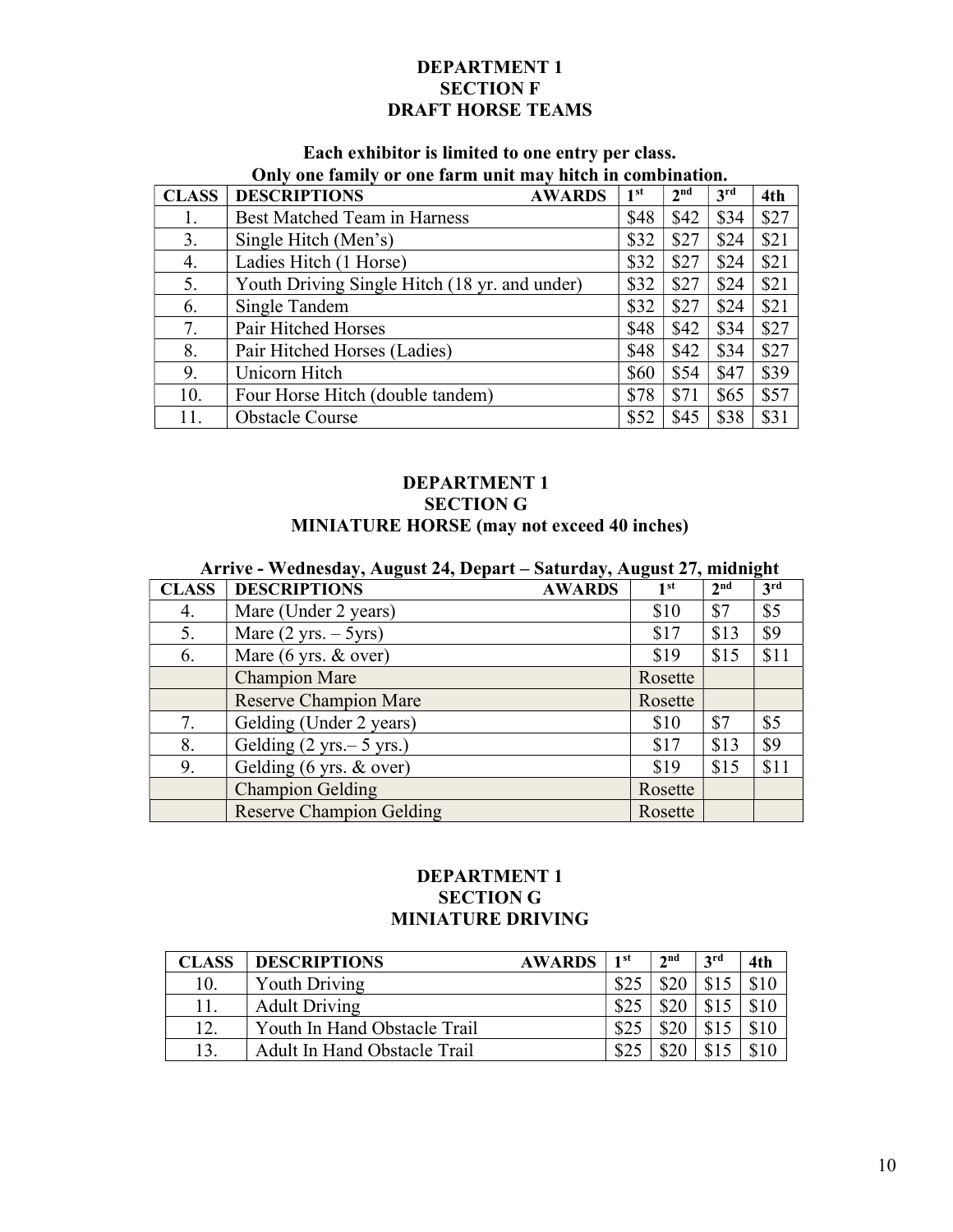#### DEPARTMENT 1 SECTION H LONG EARS

|     | <b>CLASS   DESCRIPTIONS</b><br><b>AWARDS</b> | 1ST     | 2 <sub>ND</sub> | 3RD  |
|-----|----------------------------------------------|---------|-----------------|------|
| 10. | Donkey-Jenny (Any Age)                       | \$27    | \$24            | \$21 |
| 11. | Donkey-Jack (Any Age)                        | \$27    | \$24            | \$21 |
| 12. | Mule-Molly (Any Age)                         | \$27    | \$24            | \$21 |
| 13. | Mule-John (Any Age)                          | \$27    | \$24            | \$21 |
|     | <b>Champion Long Ear</b>                     | Rosette |                 |      |
|     | <b>Reserve Champion Long Ear</b>             | Rosette |                 |      |

# LIGHT HORSE

| (No Miniatures) |                                 |  |  |  |  |
|-----------------|---------------------------------|--|--|--|--|
| <b>SECTION</b>  | <b>BREED</b>                    |  |  |  |  |
| M               | <b>Registered Quarter Horse</b> |  |  |  |  |
|                 | <b>All Other Stock Type</b>     |  |  |  |  |
|                 | <b>Saddle Type</b>              |  |  |  |  |
| P               | <b>Hunter Type</b>              |  |  |  |  |
|                 | <b>Pony Type</b>                |  |  |  |  |

| <b>CLASS</b> | <b>DESCRIPTIONS</b><br><b>AWARDS</b> | 1 <sup>ST</sup> | $2^{ND}$ | 3 <sup>RD</sup> |
|--------------|--------------------------------------|-----------------|----------|-----------------|
| 10.          | Mare (Under 2 years)                 | \$15            | \$12     | \$10            |
| 11.          | Mare, $(2-5 \text{ years})$          | \$22            | \$18     | \$14            |
| 13.          | Mare, (6 years and over)             | \$24            | \$20     | \$16            |
|              | <b>Champion Mare</b>                 | Rosette         |          |                 |
|              | <b>Reserve Champion Mare</b>         | Rosette         |          |                 |
| 20.          | Gelding, (Under 2 years)             | \$18            | \$16     | \$14            |
| 21.          | Gelding, (2-5 years)                 | \$20            | \$18     | \$16            |
| 22.          | Gelding, (6 yrs. and over)           | \$20            | \$18     | \$16            |
|              | <b>Champion Gelding</b>              | Rosette         |          |                 |
|              | <b>Reserve Champion Gelding</b>      | Rosette         |          |                 |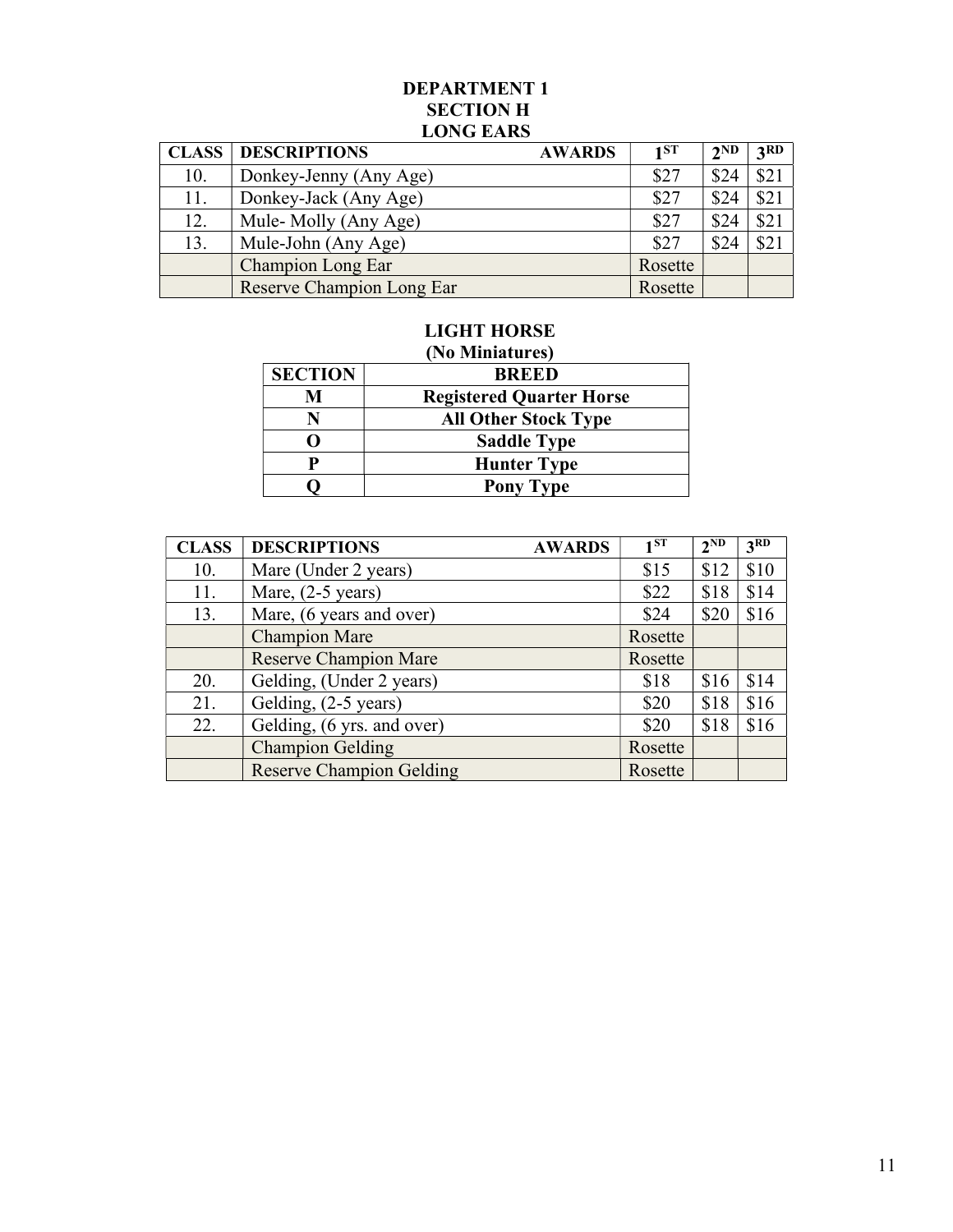#### DEPARTMENT 1 SECTION R

# 16th ANNUAL WESTMORELAND FAIR OPEN HORSE SHOW

# Sunday, August 21, 2022, 4:00PM

Location: Mt. Pleasant Road, Greensburg, PA 15601 GPS Address Use Only: 138 Fairgrounds Road, Greensburg, Pa 15601 Use 2nd entrance across from Uschock Furniture, Horse Arena on right Registration opens at 2:00 pm and closes at 4:00pm

\$4.00 Class Entry Fee \$10.00 Class Entry Fee for Jackpot Classes \$2.00 Grounds Fee per horse Pre-Entry is NOT Required NO REFUNDS Premiums will be mailed following the close of the Fair. Questions? Call Jim Bower at 724-244-0063 or 724-446-3483

|              | <b>AWARD</b>                                     | 1 <sup>st</sup> | 2 <sup>nd</sup> | 3rd  | 4th |  |  |
|--------------|--------------------------------------------------|-----------------|-----------------|------|-----|--|--|
| <b>CLASS</b> | <b>DESCRIPTIONS</b>                              | \$10            | \$8             | \$6  | \$4 |  |  |
| 1.           | <b>Halter Horse</b>                              |                 |                 |      |     |  |  |
| 2.           | Halter Pony (14.2 hands and under)               |                 |                 |      |     |  |  |
| 3.           | Leadline (Ages 6 and under)                      |                 |                 |      |     |  |  |
| 4.           | Keyhole Horse                                    |                 |                 |      |     |  |  |
| 5.           | Keyhole Pony (14.2 hands and under)              |                 |                 |      |     |  |  |
| 6.           | Pony Pleasure (Ages 10 and under) Walk Trot Only |                 |                 |      |     |  |  |
| 7.           | Open All Day Pleasure (walk/trot)                |                 |                 |      |     |  |  |
| 8.           | Pole Bending Horse                               |                 |                 |      |     |  |  |
| 9.           | Pole Bending Pony (14.2 hands and under)         |                 |                 |      |     |  |  |
| 10.          | <b>Jackpot Pleasure</b>                          | \$20            | \$15            | \$10 | \$5 |  |  |
| 11.          | Pony Pleasure (14.2 hands and under)             |                 |                 |      |     |  |  |
| 12.          | Horse Pleasure                                   |                 |                 |      |     |  |  |
| 13.          | Open Youth Pleasure                              |                 |                 |      |     |  |  |
| 14.          | <b>Jackpot Cloverleaf Barrels</b>                | \$20            | \$15            | \$10 | \$5 |  |  |
| 15.          | Horse Cloverleaf Barrels                         |                 |                 |      |     |  |  |
| 16.          | Pony Cloverleaf Barrels (14.2 hands and under)   |                 |                 |      |     |  |  |